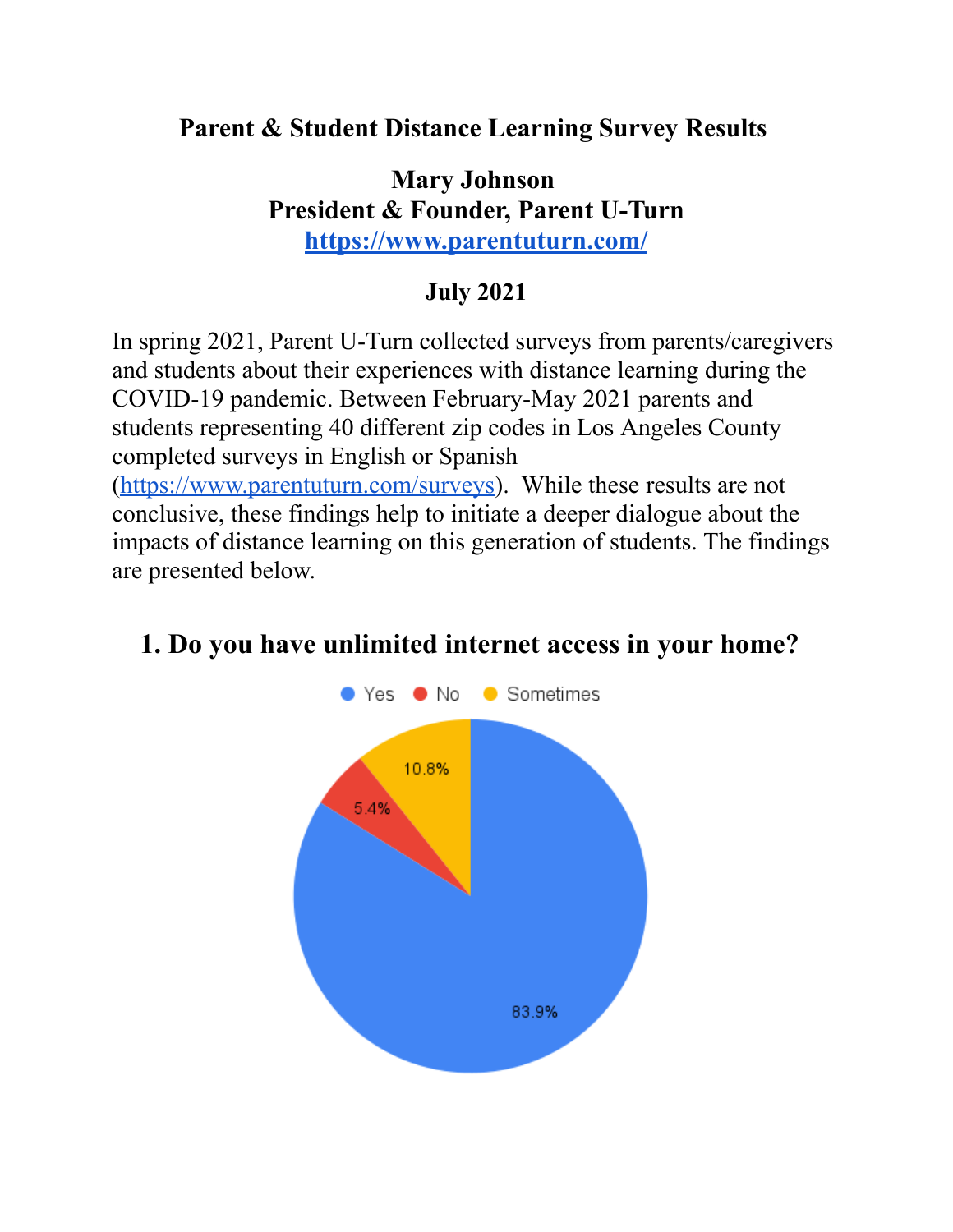**2. Are you able to supervise your child throughout the day during distance learning?**



**3. Are you comfortable picking up school supplies for your child's distance learning?**

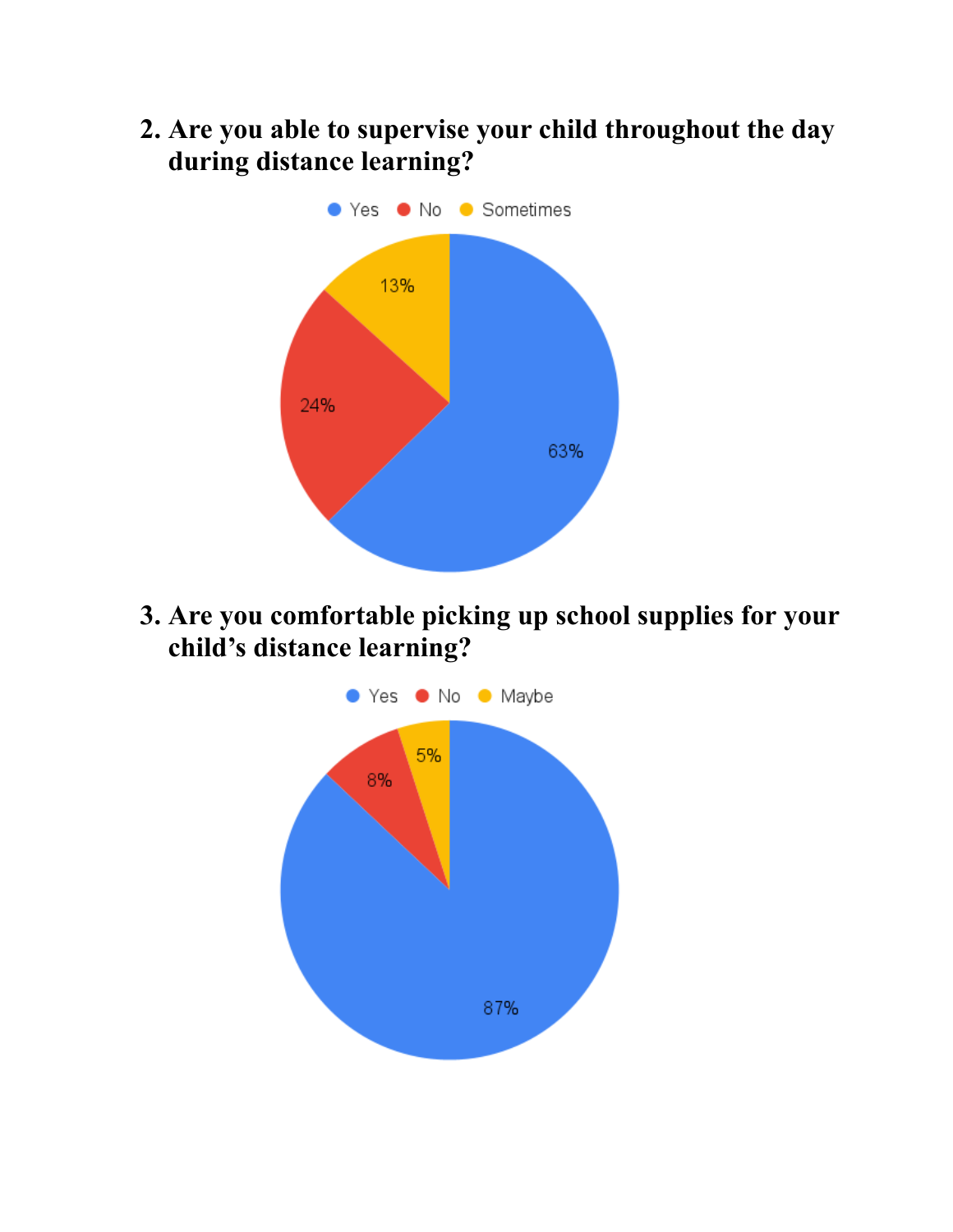**4. If your school provided supplies for distance learning, which one of the options would you prefer?**



**5. When will you feel comfortable about your child/children** returning to school?

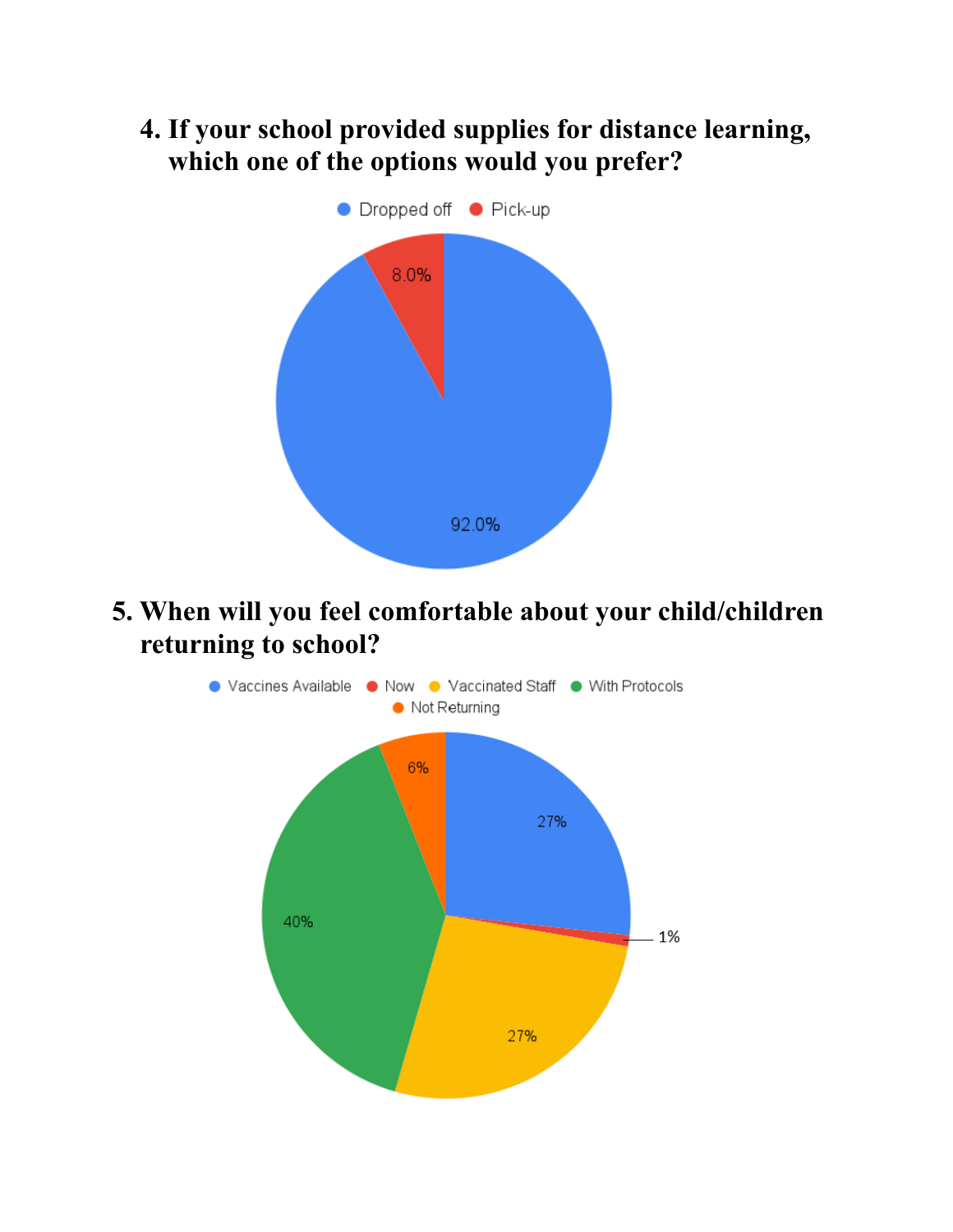# **6. How satisfied are you with the school-based applications used for distance learning?**



## **7. How has your distance learning experience been so far?**

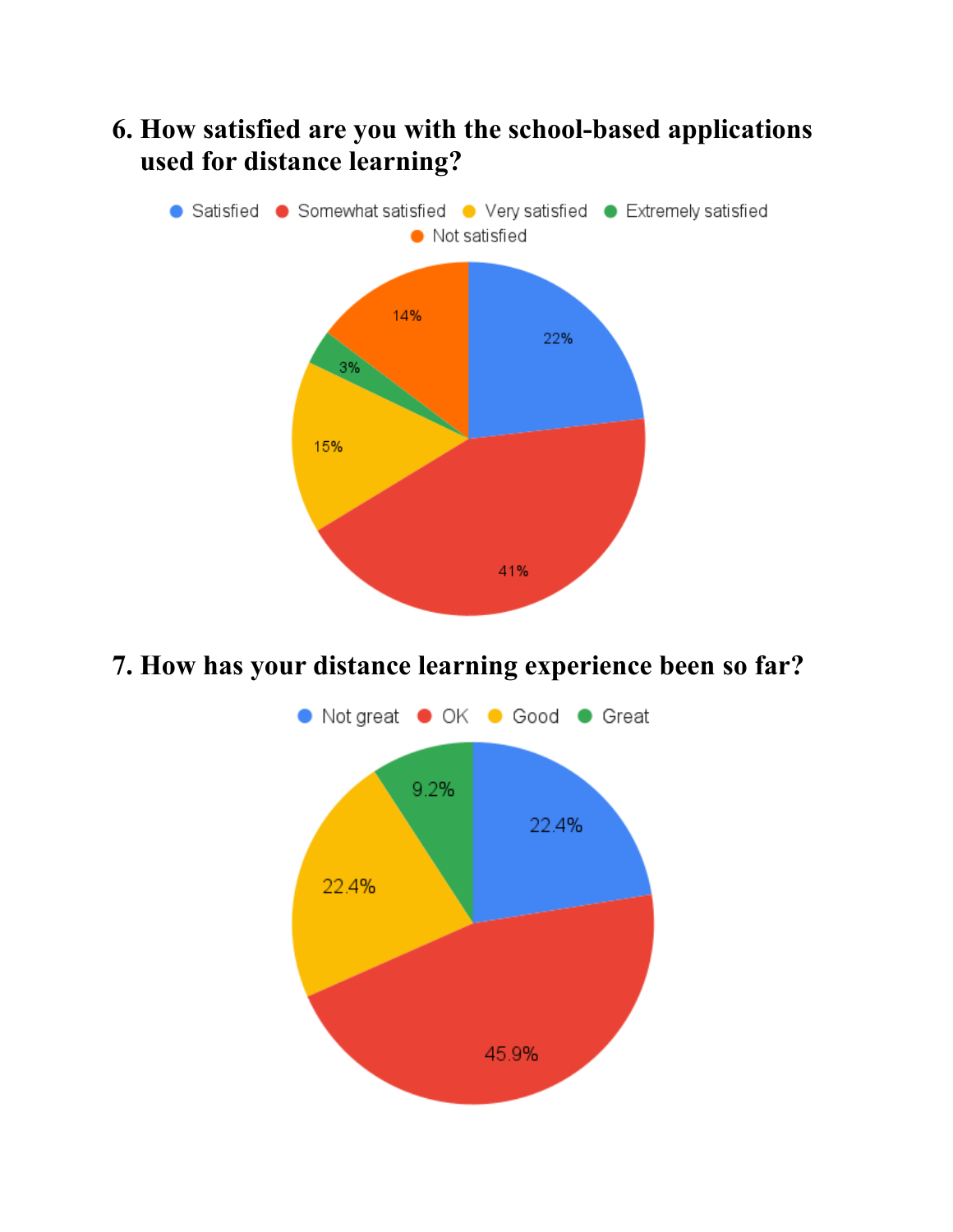## **8. How concerned are you about your child/children's** social-emotional health?



**9. Do you feel there is adequate communication between** your child/children and their teacher?

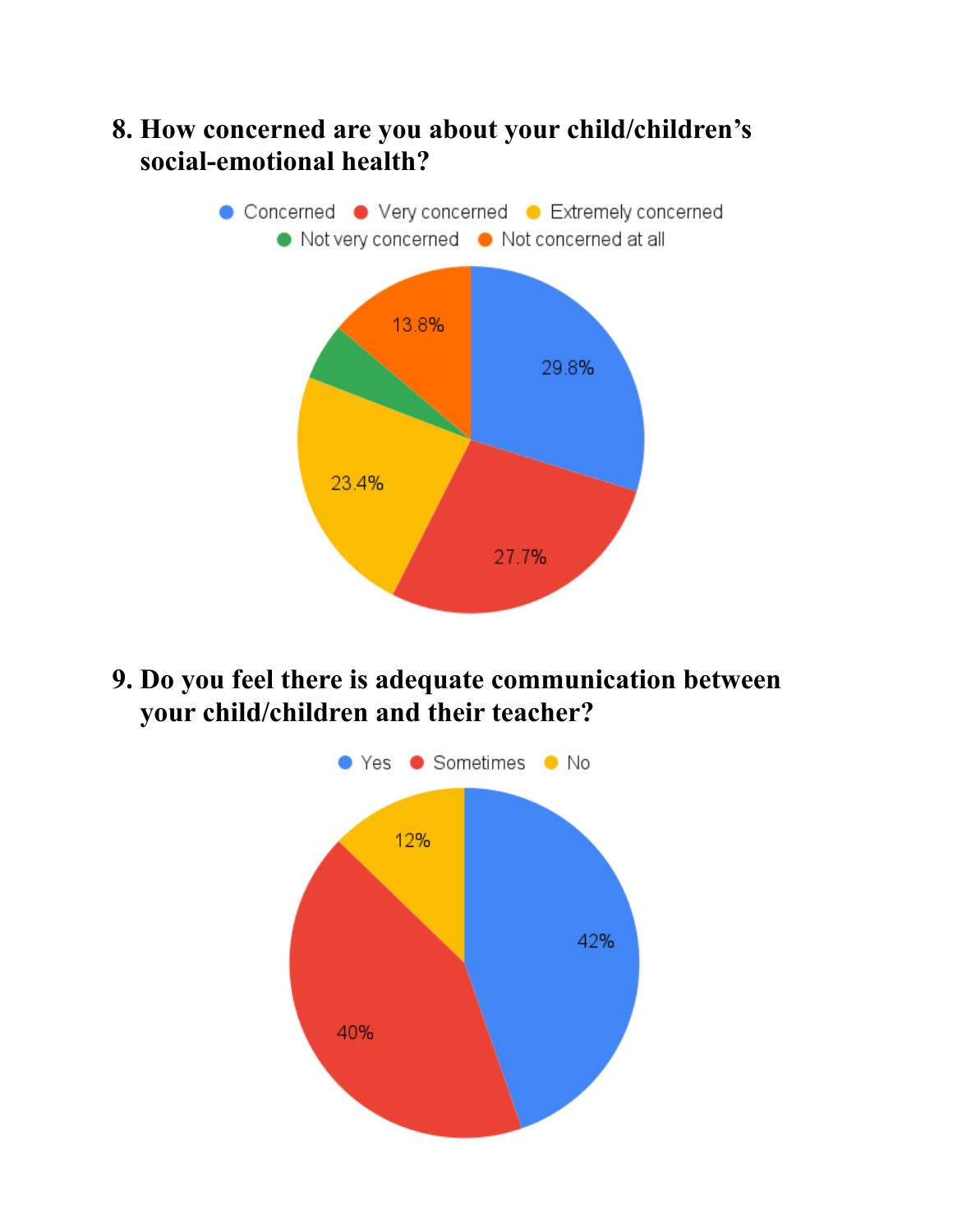### **10. How confident are you that your child will make adequate …..academic progress through distance learning?**



## **11. How frequently do you help your child with their …..schoolwork?**

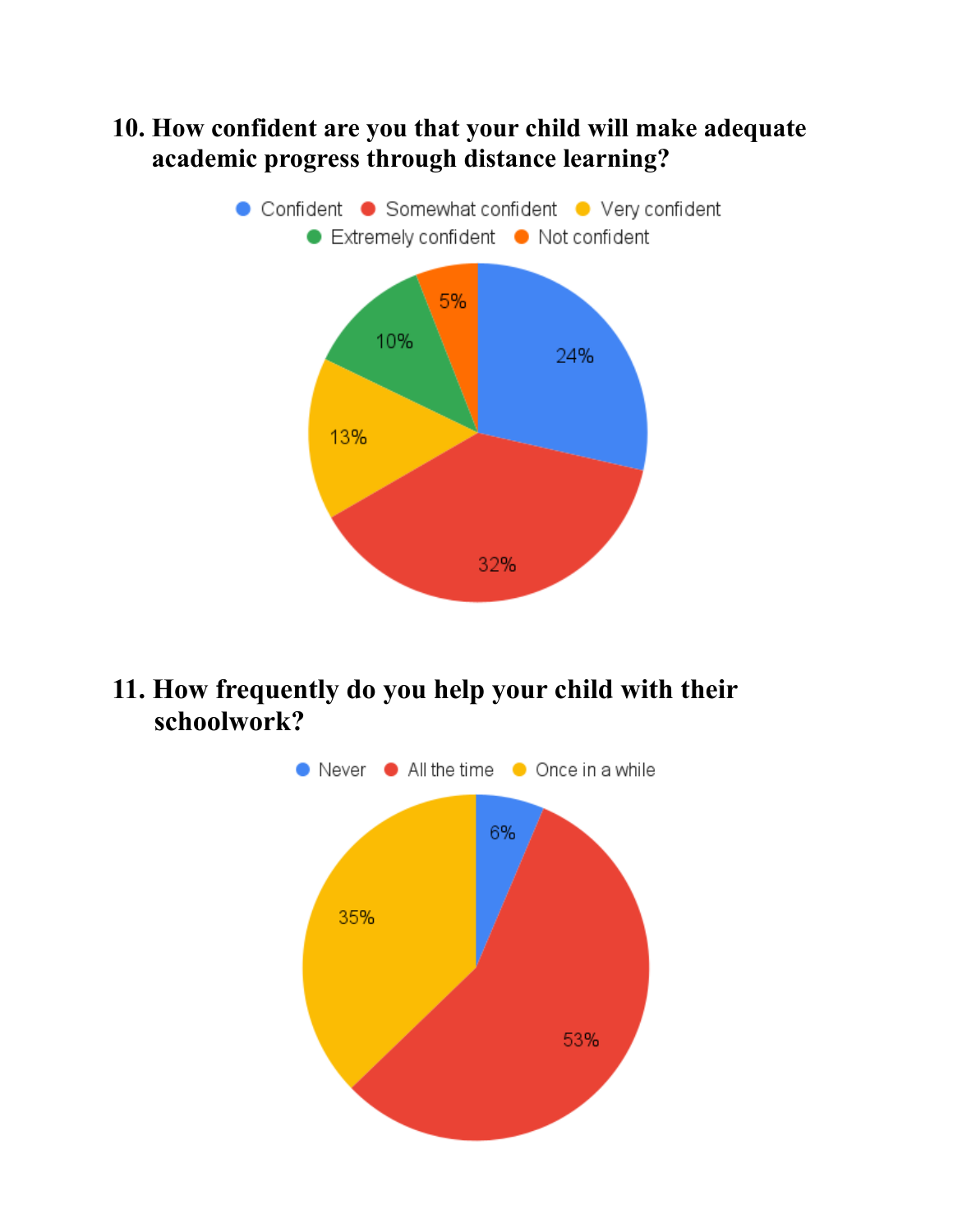## **12. In the past month, how often has your child interacted** with their teachers and/or counselors?



**13. Do you feel there is smooth communication between …..parents and teachers?**

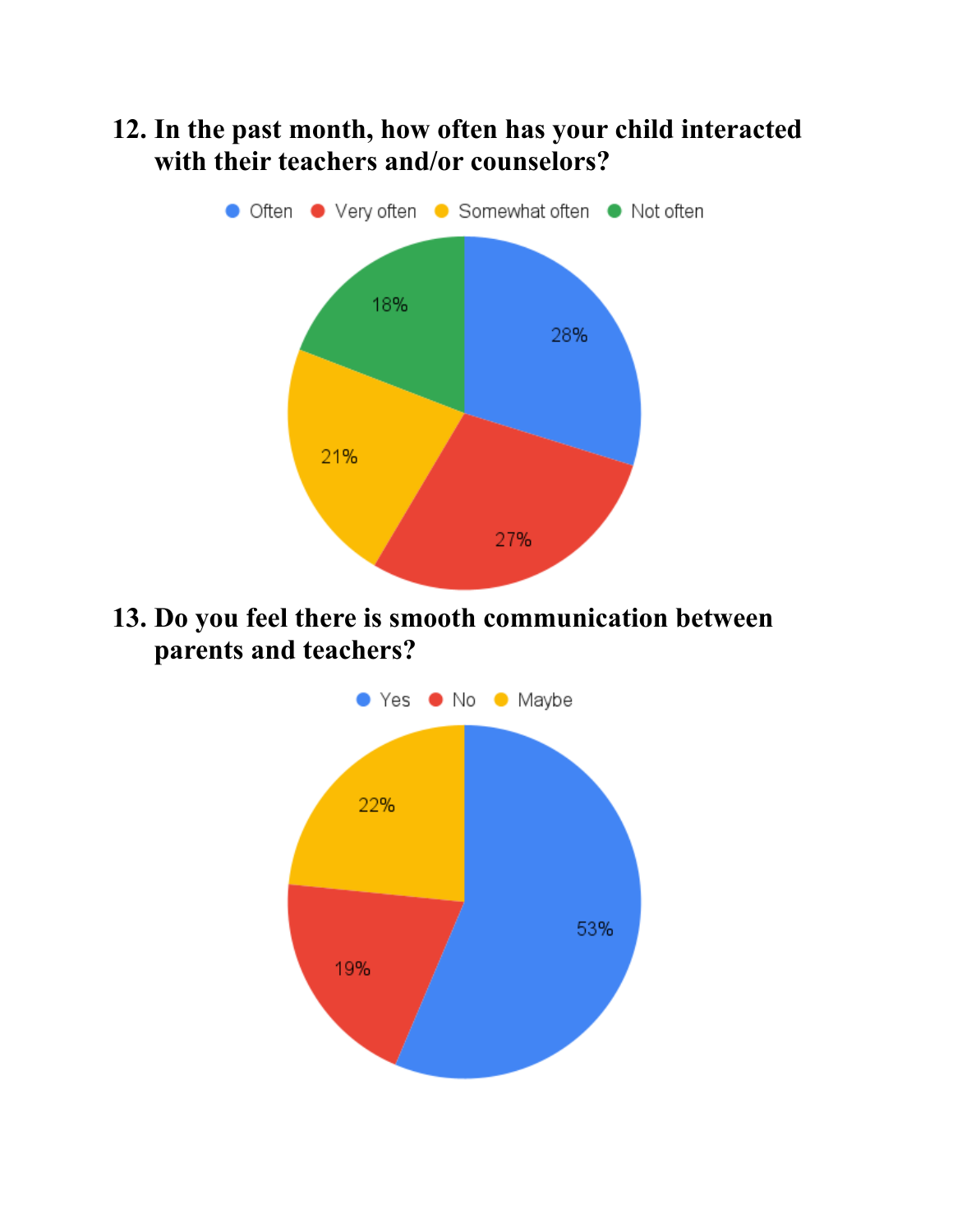# **14. How worried are you about your child/children's …..relationships due to physical and social distancing?**



# **15. What more can school districts do to improve distance learning for your child?**

## **Academics and Curriculum**

- Tutoring sign ups during asynchronous class work, made available to kids to dial in (maybe by subject or by class). Not all children have the benefit of an adult sitting with them during class, especially the younger kids, having access to a tutor (virtual) to walk through homework would be helpful.
- More interesting
- School districts should add artistic disciplines to synchronous work at least once a week to promote the arts, become more culturally sustainable, inclusive of all students'skills, and aid their socio-economic learning through this endeavor
- Find ways to make class more interactive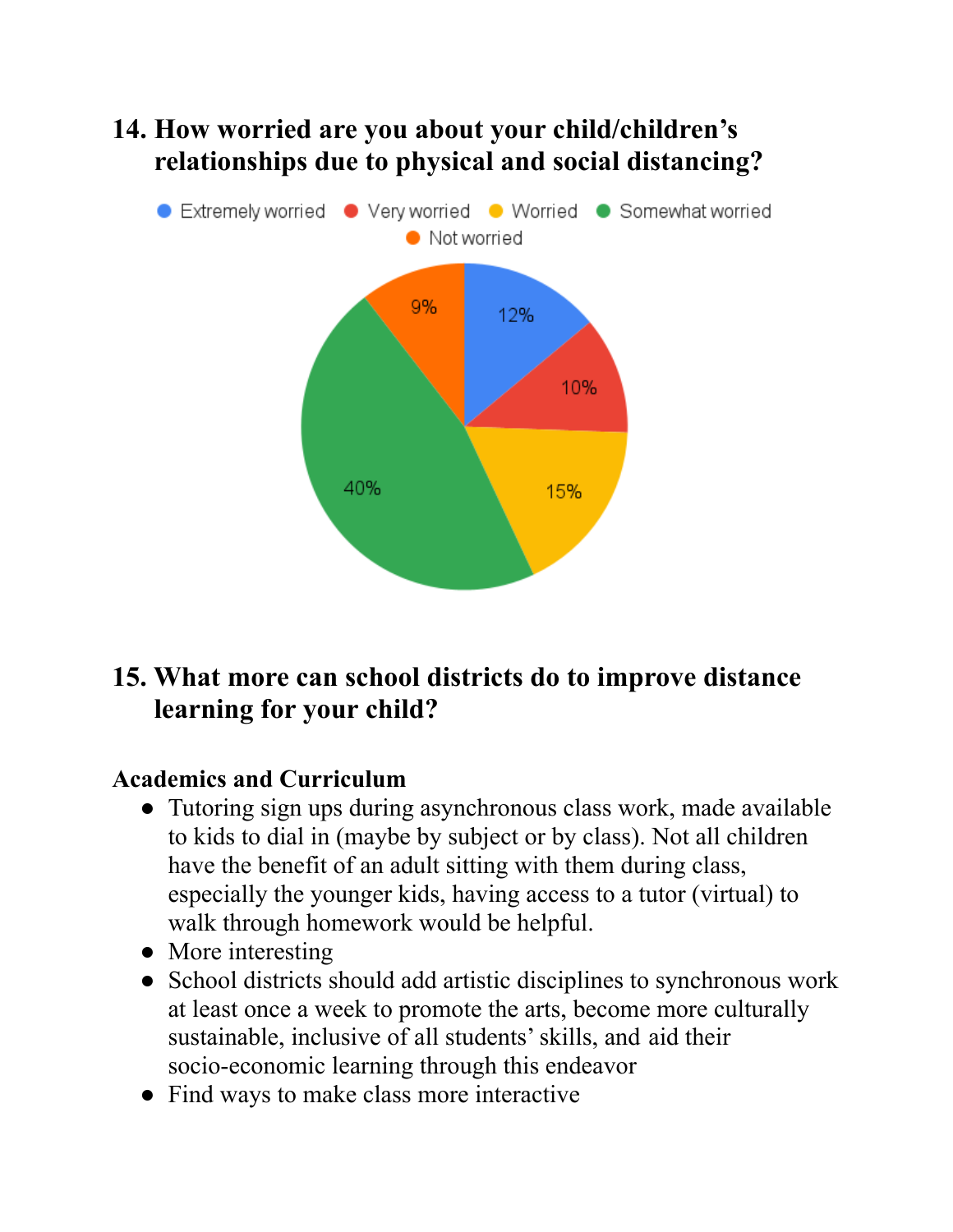- Improve learning efficiency
- More Courses
- More courses are needed
- Provide relevant learning materials
- No students should get a fail or D in class
- Increase distance learning time
- Have allocated slots to review daily concepts after daily lessons, in the afternoon or before 8 p.m. Provide proper internet service and equipment. Teachers need to be properly trained on distance learning. Provide in person services for special needs kids.
- Better material where kids were more involved
- Teachers need to have better learning material

#### **Accommodations**

- Follow my child's IEP goals for progress
- Be consistent with resource classes for kids who need extra help. Slow down the pace during class. Be more considerate of kids who may learn at a different pace and may need more time to complete classwork or understand the lesson

#### **Additional Support/Resources**

- More supports for students who are struggling with assignments, more tutoring and office hours
- Give the right school supplies
- Provide wrap around services. Be creative with communication for students and parents.
- Provide teachers equipped to provide distance learning curriculum
- More materials/provide with more necessary tools
- More resources
- Access to more tutoring
- Make sure every student has the tools to learn

#### **Communication**

- Improved communications by teachers
- Better avenues of communication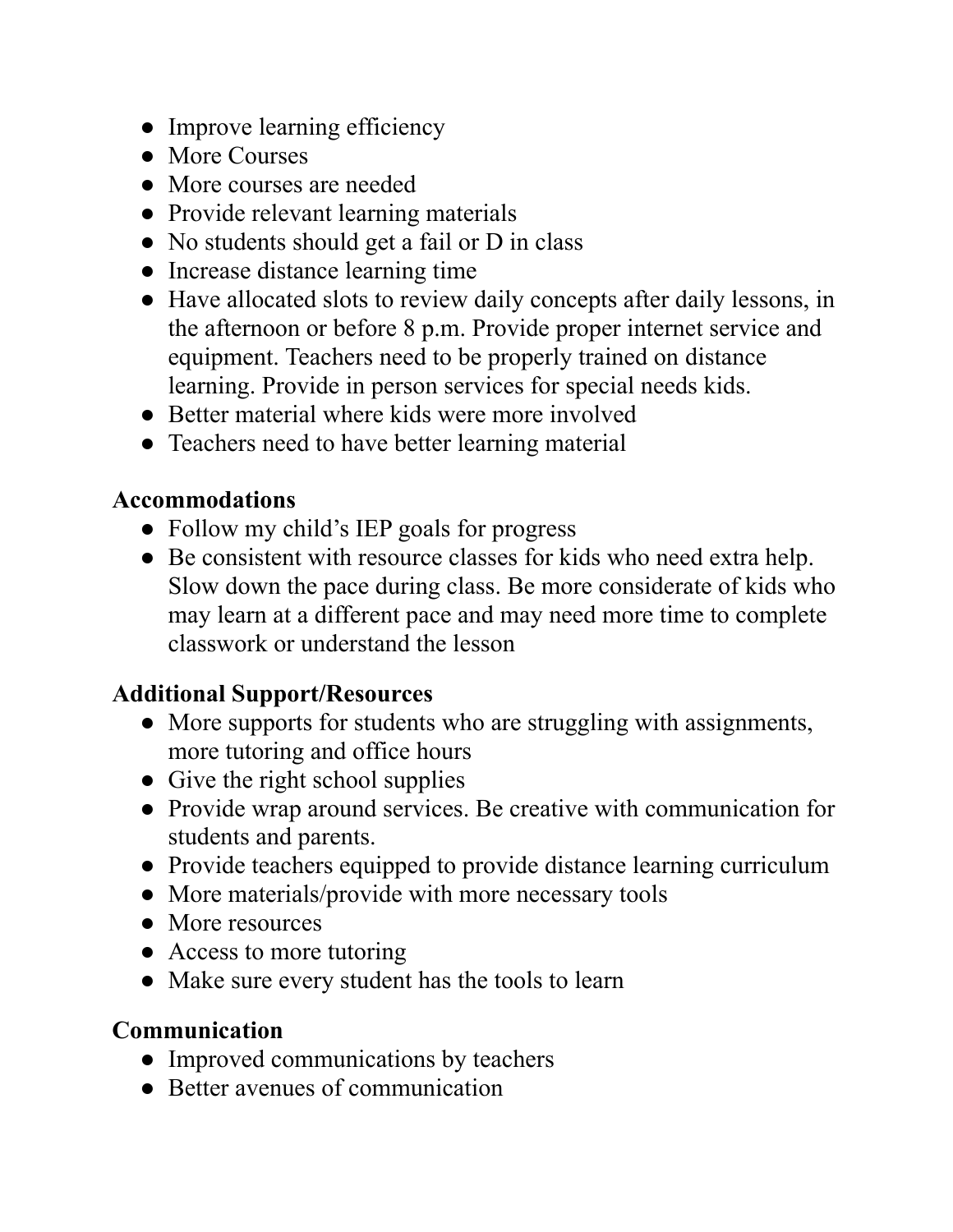- Students with IEP's need more communication with parents and teachers so there is a consistency
- Be more consistent, be more prepared, open communication
- Communication
- I feel the teachers should be allowed to, with precautions, be allowed to reach out to their students more. It may take more time, then just zoom time for children to get what they need... Keeping in mind the safety precautions of course!

## **General**

- I think the District is doing it's best it can right now. This is new to everyone.
- I believe the district is doing all they can do
- Back to in person
- $\bullet$  I don't know. $(2x)$
- Nothing
- Send them back to school And allow them to learn social distance by practice
- A lot more
- Lynwood
- Nothing. They need to physically get into class. They miss the social aspect of school.
- Tested all teachers
- You can give some small gifts online from time to time
- Choose more interesting classes
- My kids are back in school.
- Find a way to make sure all work is completed during school hours.
- Be better prepared than they were this time
- No testing. Summer school in-person options. Childcare for parents who need to work this summer.
- To lead children's social learning

## **Learning Environment**

• Purposeful instruction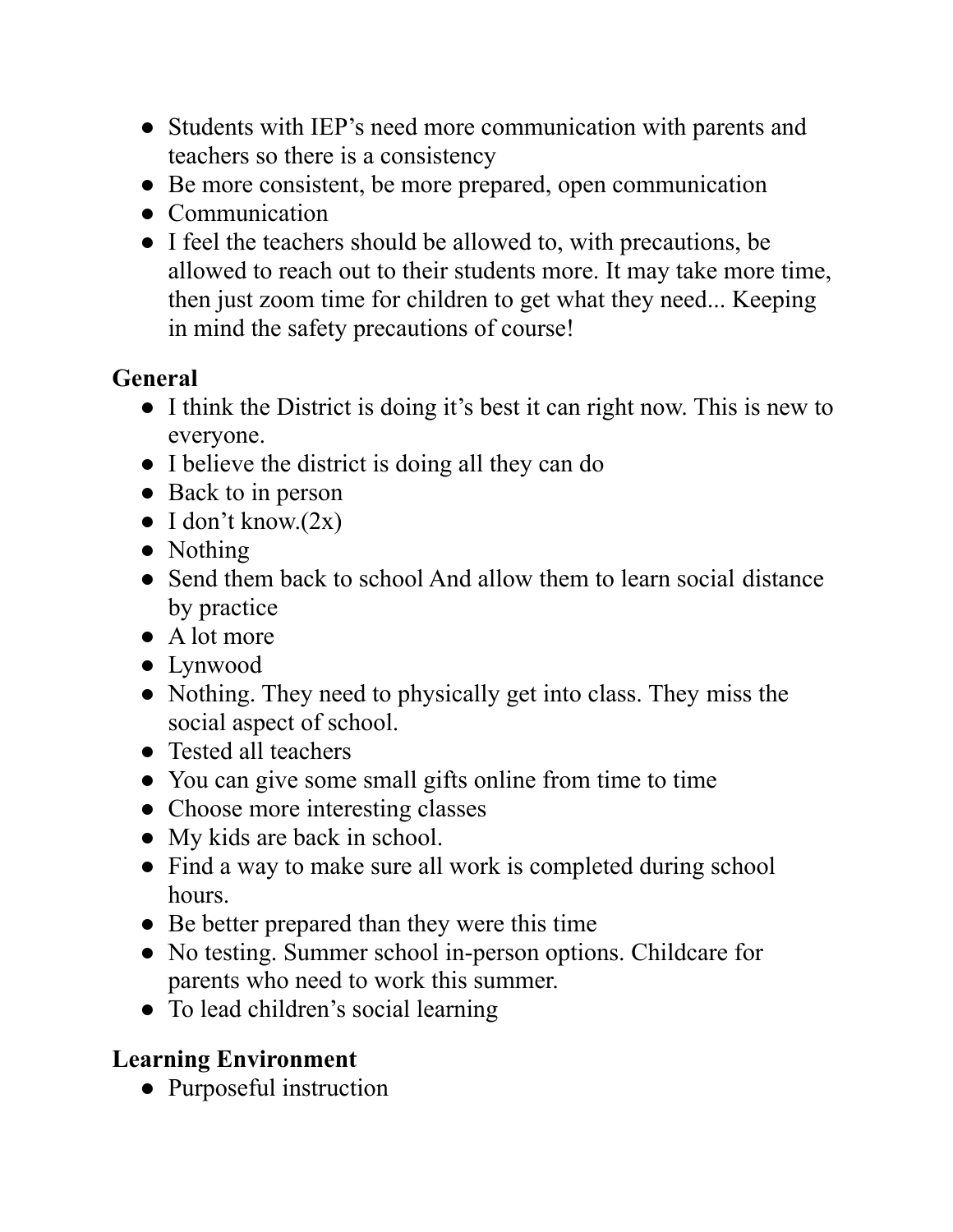- Open up the schools kids need to be in the classroom not online
- Cameras on and engagement with every student.
- Let the teacher be humorous and interesting
- There should be a sense of ritual in class.
- Provide smaller classes sizes for more individualized support.
- Make online instruction more engaging.
- Break kids into smaller groups for learning.
- Reasonable study time, improve the style of education
- Create smaller groups for teaching
- Don't know the teachers are trying.
- Have a satellite program for face to face tutoring in small groups
- Distance learning is not for every student. Returning to the classroom is the best option.
- Have motivated teachers, my child's teacher steps away too often and breaks are 30 min and lunch is an hour. Plus she's not in class as she should be.
- Students are really missing the social emotional aspect of in person school. More should be done for students to make them feel like they are part of a community.

#### **Parent Support**

- Parent education and training
- Provide parents with more support. (e.g. adequate devices, better broadband services, tutoring support).
- They can communicate with parents by hard copy letter when students are in danger of failing a course and not just by student portal and maybe parent[s] don't have hotspot or WIFI.
- Properly educating the parents on the benefits of distance learning and the differences from homeschool.

## **Technology**

- Better internet access
- Provide supplies to students [and] help pay for internet
- Improve network speed.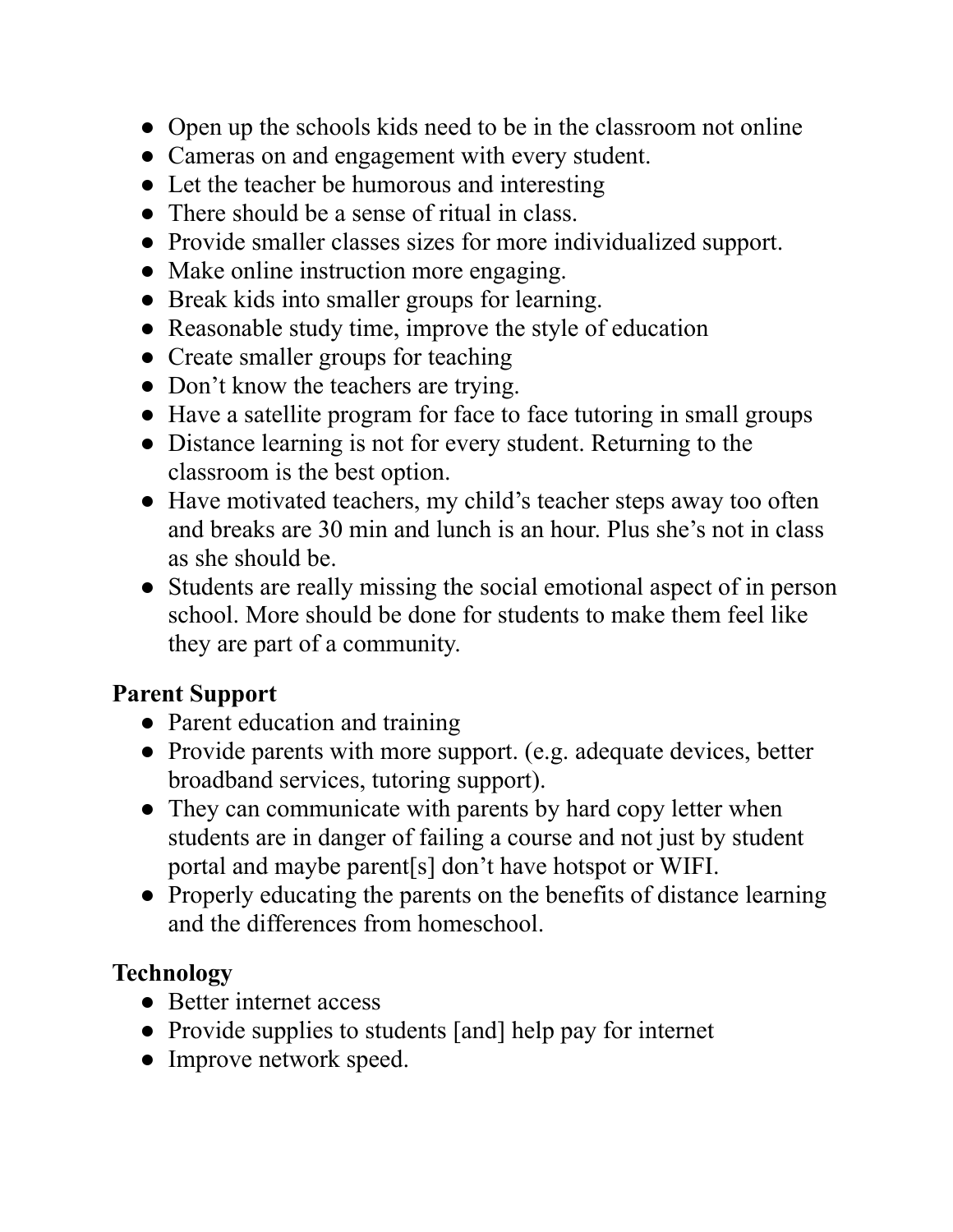● I have a child in the 5th grade and in 12th grade. The district adopted the use of google classroom for both schools, this has been a huge benefit to have consistency in the district. Using consistent communication tools with the kids and the parents across the district would help parent[s] navigate and keep track of what needs to be done in the classroom.

## **Vaccinations and Testing**

- Give every adult a vaccination
- Stop with the covid 19 testing

# **16. What advice would you give students to improve student …..engagement?**

- More student led
- Be available. Then when you are available, be present with the student and/or parent/caregiver. Do not be so quick to get the meeting/call over with.
- Let the students engage.
- Communicate with parents as soon as [a] student is not performing at grade level.
- Have group assignments or conversations with peers.
- Get parents involved
- Encourage participation from all students
- Encourage them. Make learning fun online
- I think encouraging zoom meetings with friends outside of class would help kids
- Talk more or the parent
- Teachers should call students names daily, and ask questions that provide reasonable, intelligent answers related to material shown on class.
- Contact each student individually to see how they are doing and if they need extra help.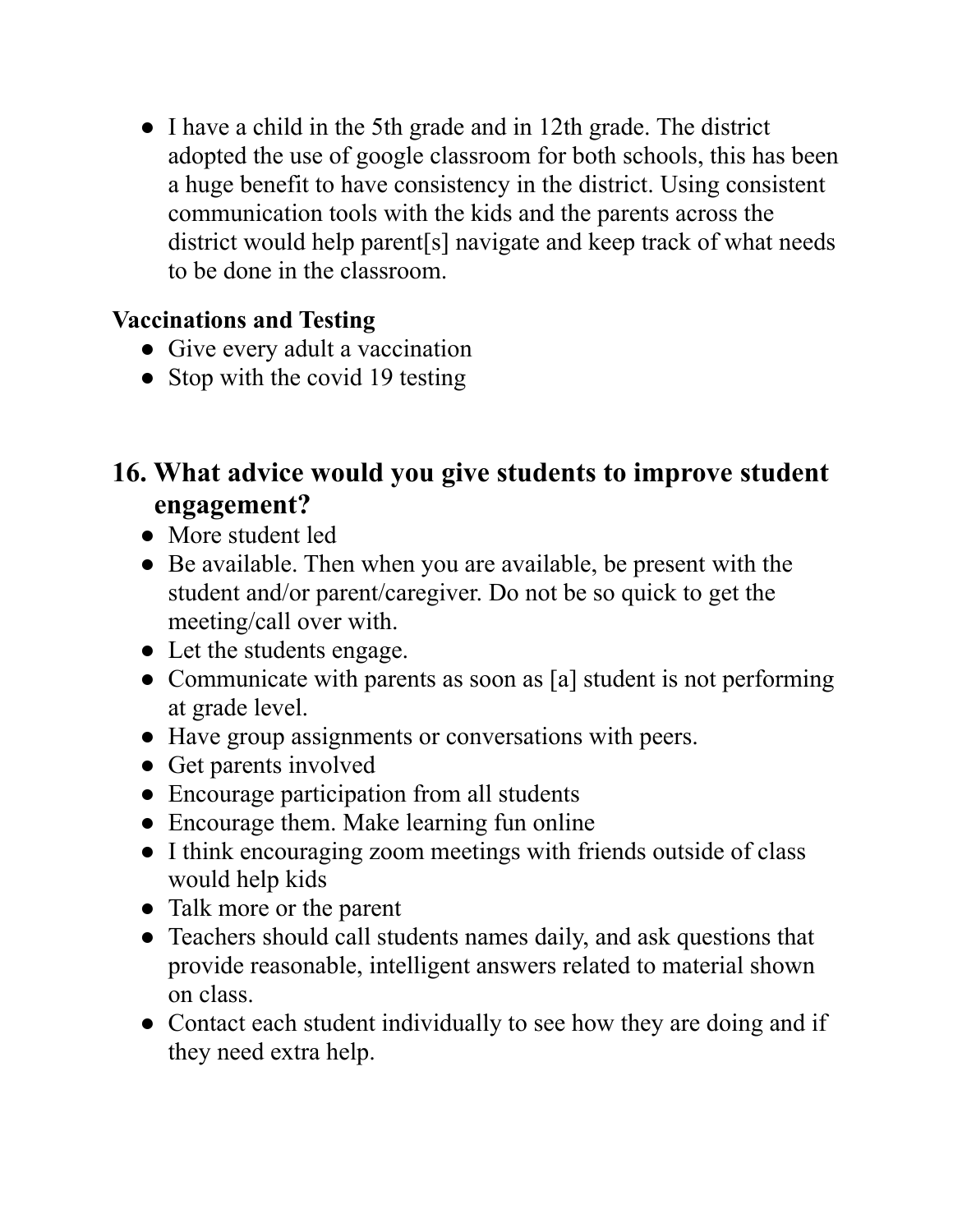- Have one on one with student for 5 min see how everything going on
- Encourage the children to interact more in the learning sessions
- Innovate
- Just do your job and educate your students. Don't step away for long periods at a time when you should be giving instruction.
- Please stop lecturing the whole hour and do activities to engage students that support students learning
- To go back to teach at the classroom
- I believe that student engagement increases when the student has a sense of belonging in the class, that the teacher knows each of the students and that there is some trust that the child would not be embarrassed if called on and didn't know the answer.
- Break out rooms seem to be very effective to allow kids to work in small groups and get more individual attention.
- Try to conduct one on one class time, Once a week with each child for 20 mins and see what concerns the child have and then a follow up with the parent!
- More curriculum instruction
- Be more empathetic
- Too much content overwhelms my child. Some teachers pile on homework while others stay consistent with their workload.
- Make the class more interesting
- Teachers should give appropriate encouragement
- Increase teacher-student interaction
- Better integration with the students
- Is not the teachers! It has to do with parents being involved.
- Making sure the kids complete the work by having them work towards something they prefer.
- To be more engaged in their learning
- Turn cameras on.
- Give them time to interact with each other.
- Respond to their questions and inquiries in a timely manner.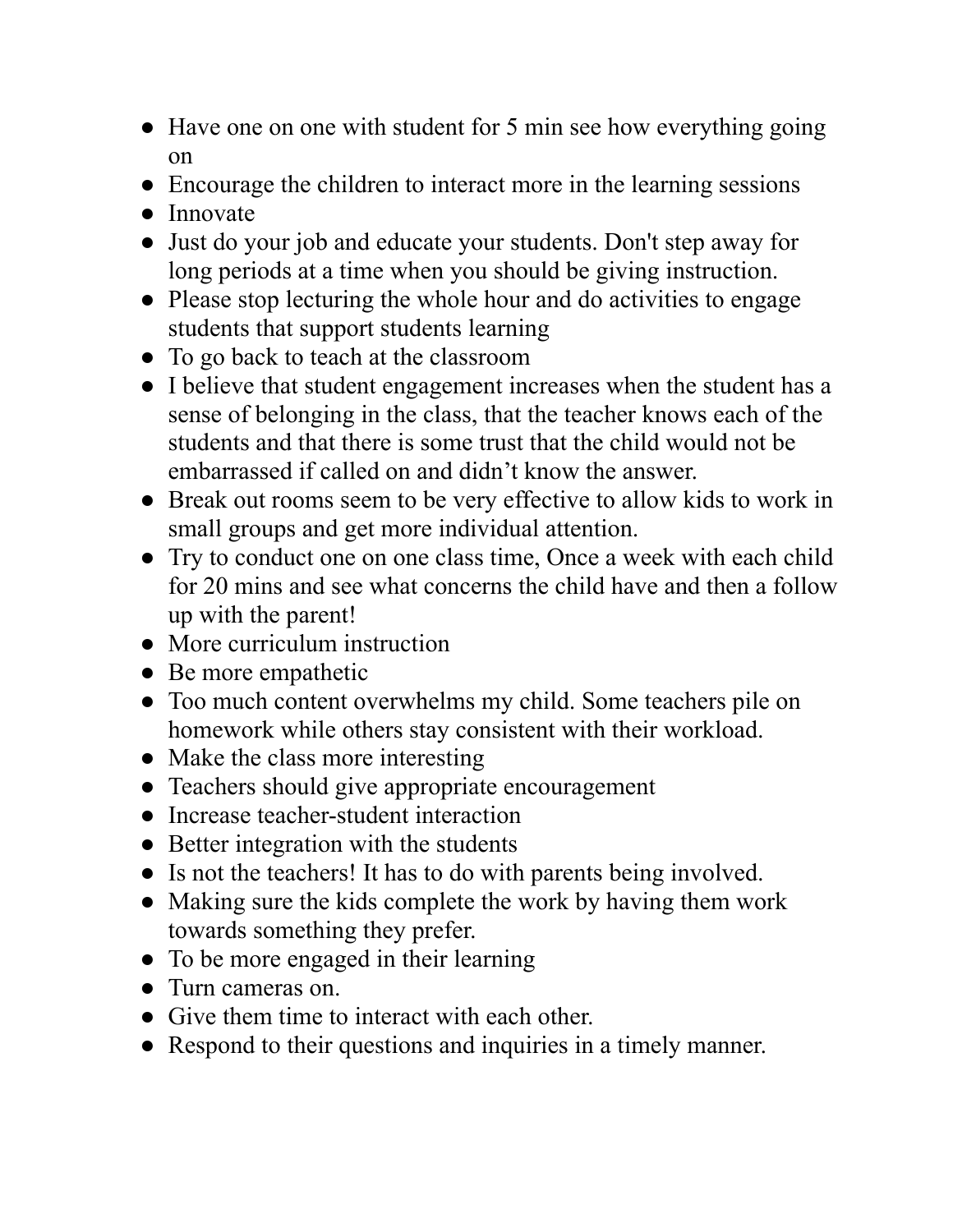- Virtual learning is new to many students and teachers as well. There must be a common ground so that each entity is receiving best practices for success.
- More one on one interaction if possible
- Do some experiments and activities while studying
- Make learning as gamified as possible
- The awards are exciting.
- Get to know each child with your heart
- The speech must be witty and encouraging
- We should start from the details, understand each child carefully, so as to communicate with them more
- Push as much as you can
- Assign meaningful work that's relevant to the students['] lives.
- Make it fun
- Give more one on one time
- Explain with details
- More contact with persons about specific needs for that student
- Allow students to voice their interests and preferences for learning
- I don't know, it's so hard. The kids really need a distraction free home and for the younger ones they need some in-person assistance, and the teachers cannot control that. More SEL time to communicate with the kids. Where they know it's not about their academics, but just time to talk about how they are doing and play. If we stress about their academics, they will stress about it, and there is no good coming from the stress. They will catch up over time, their mental well-being is more important. We should let test scores go this year, to not add extra stress on the teachers that they HAVE to cover certain material and less stress on the kids.
- Adjust curriculum so more engaging in distant environment. In other words, the same curriculum a teacher may have used in person for 20 years probably doesn't apply for distance learning purposes.
- Create lessons that students are interested in. Use technology to enhance engagement.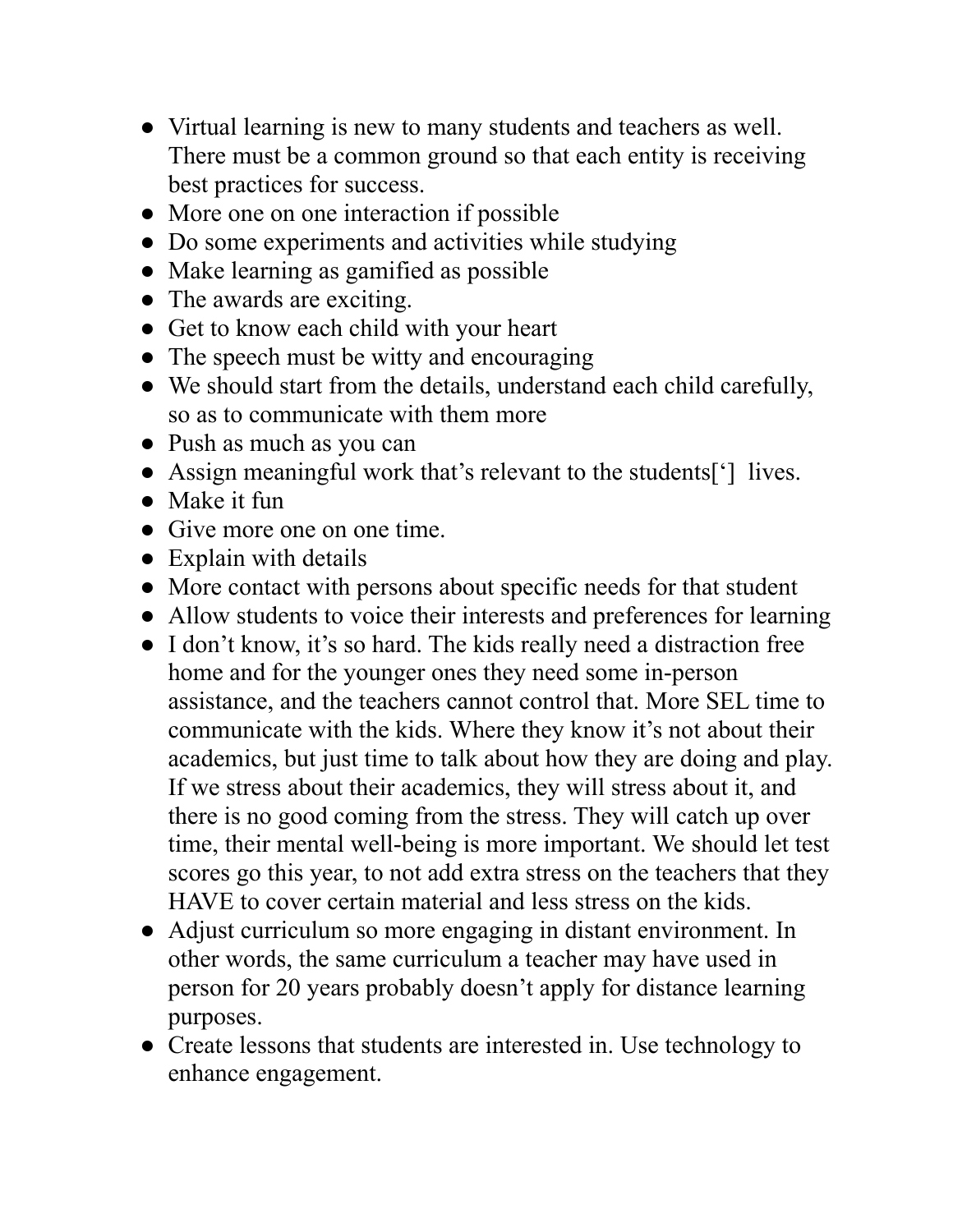- Ensure to include all students in communicating. Make sure parents are informed of any teacher concerns about student, early before concerns become issues.
- I am pleased with student engagement
- Have open communication
- Maybe encourage cameras to stay on to ensure the child is actually engaged and putting forth all their effort
- Ask the student how they feel.
- Continue office hours and breakout rooms.
- Be more empathetic
- Thank you
- None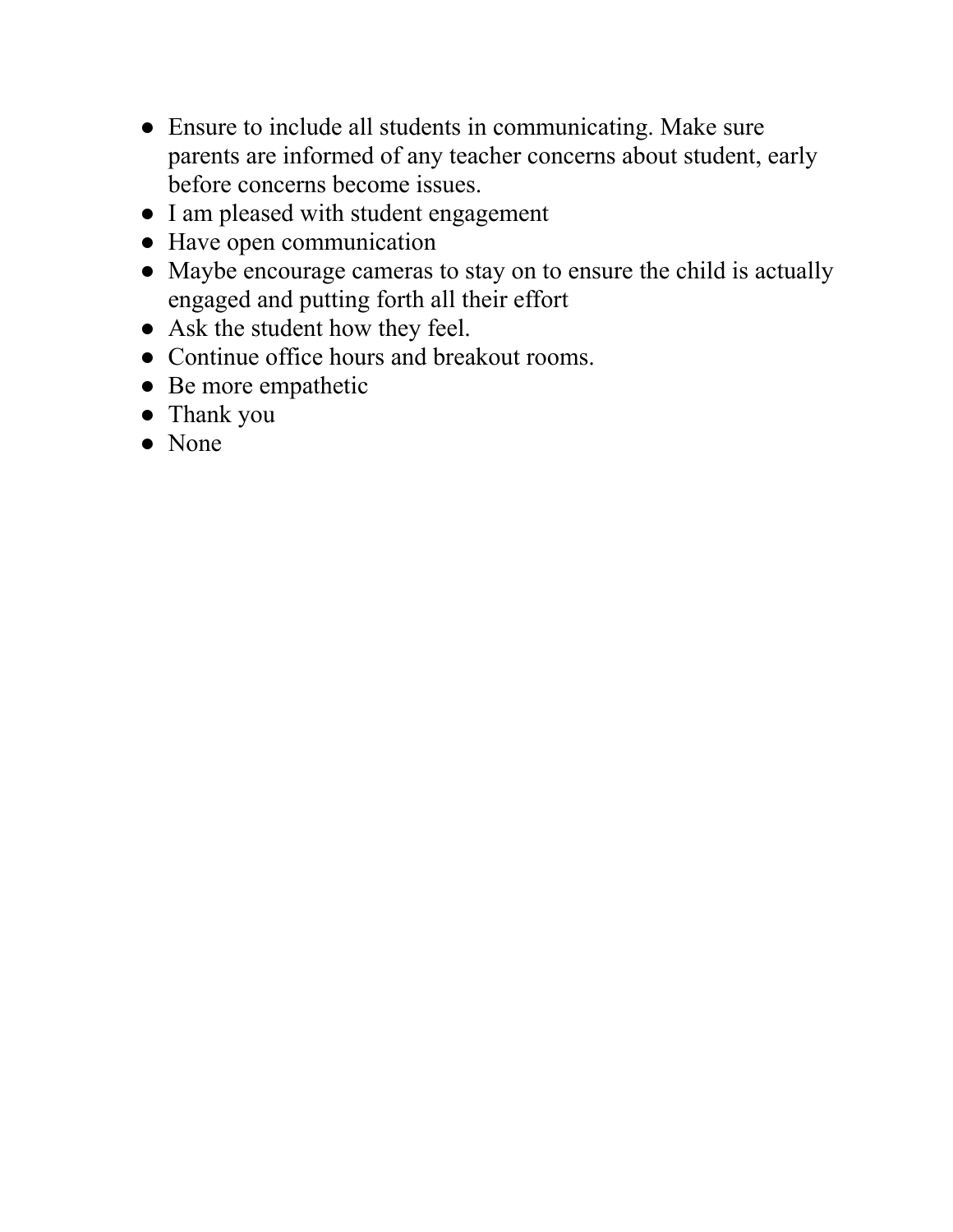

## **1. Overall, how do you feel about distance learning?**

**Student Survey Results**

**2. Do you have access to a reliable device for distance learning?**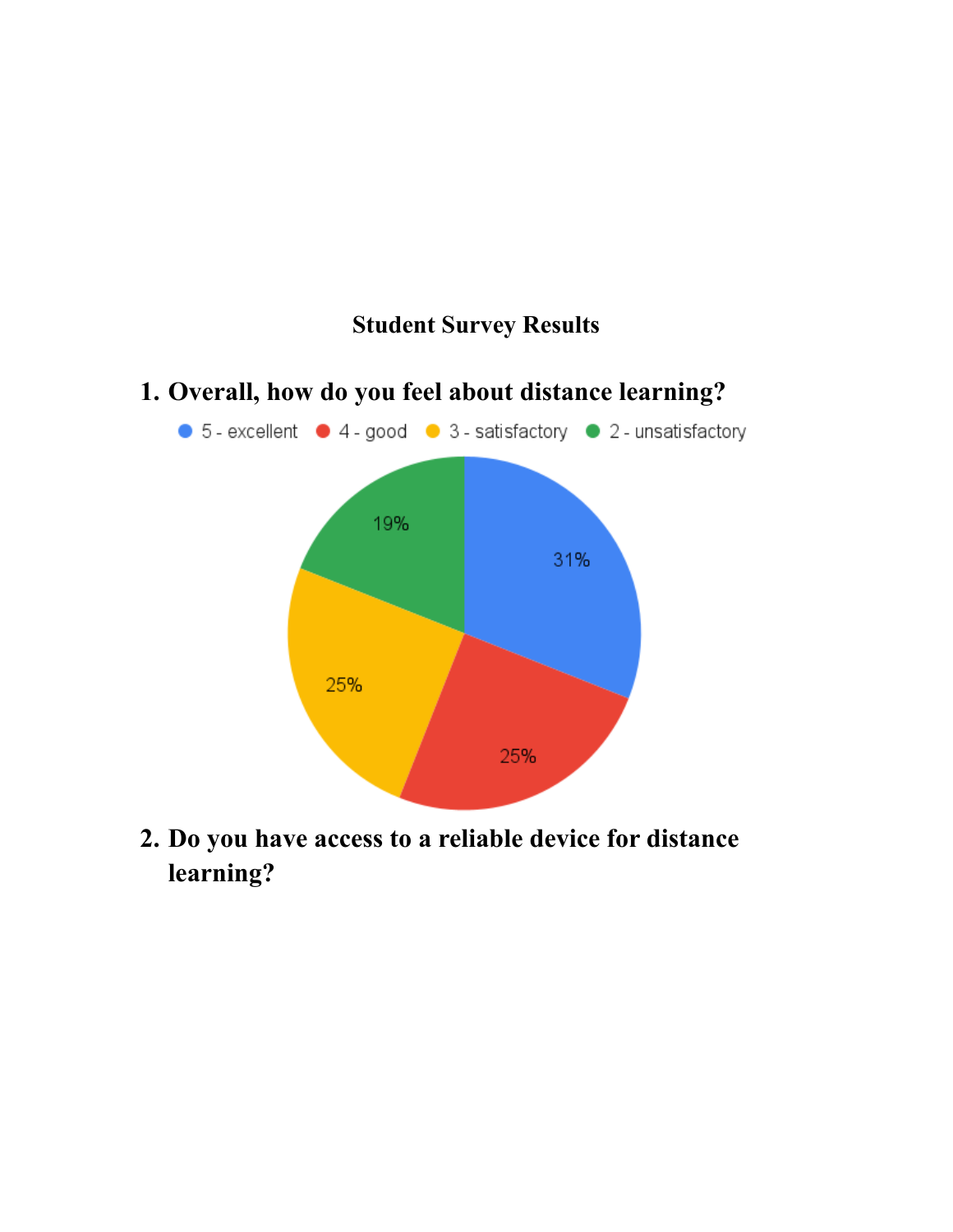

**3. What device do you use for distance learning?** (select all that apply)



**4. On average, how much time (hours) do you spend on a device for distance learning each day?**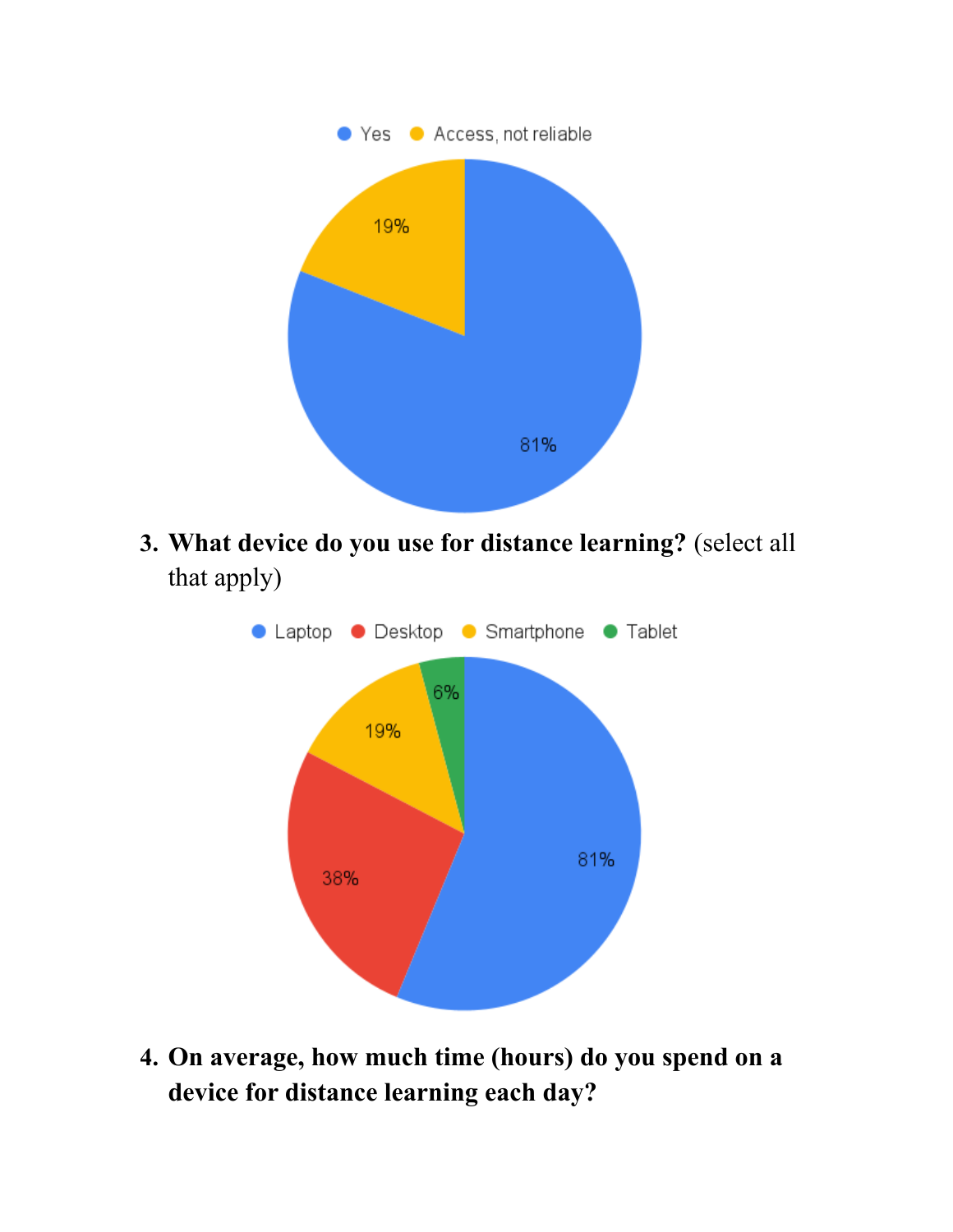

**6. How helpful has your school been in supporting you with resources to learn from home?**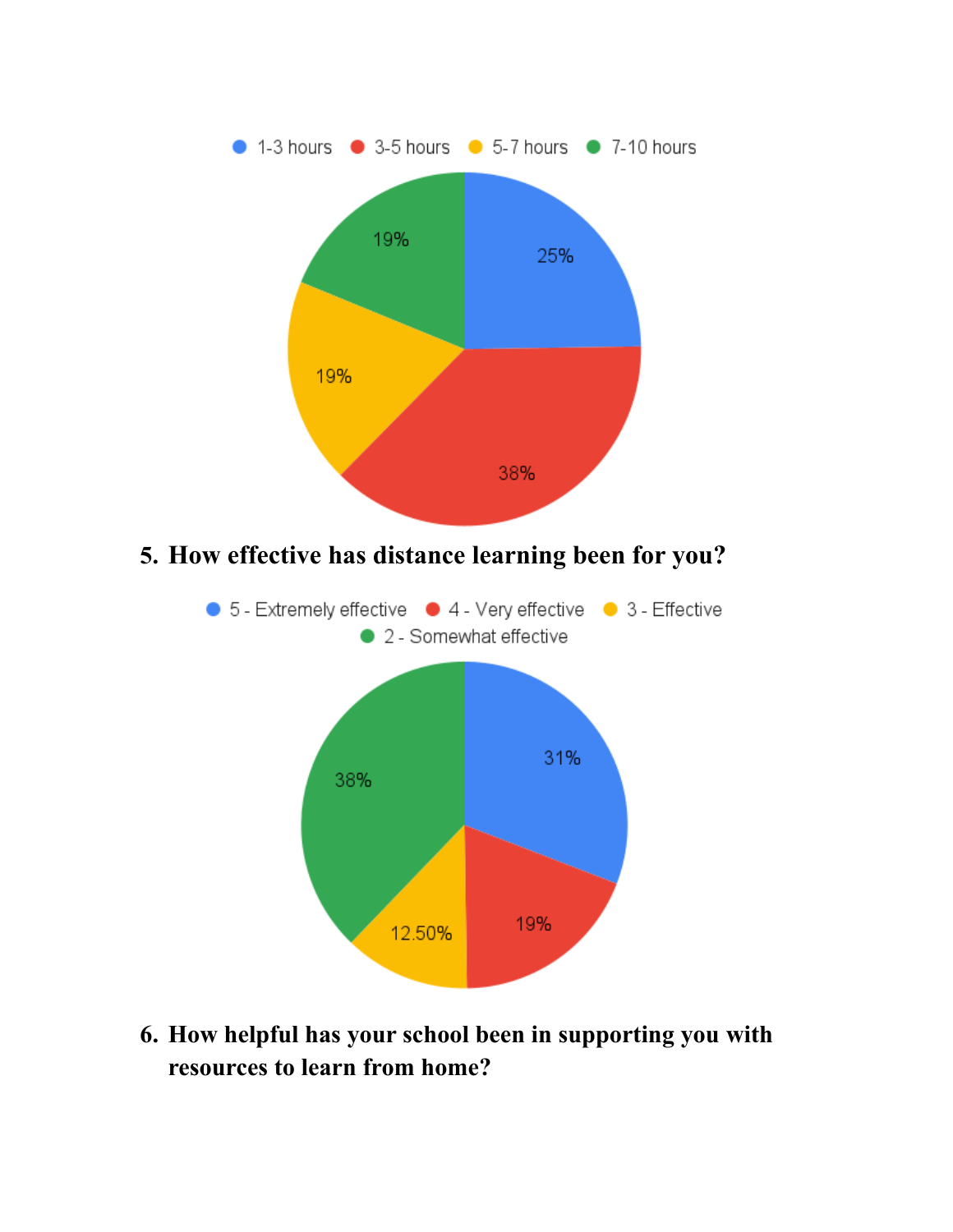

**7. How stressful is distance learning for you during the COVID-19 pandemic?**



**8. How well do you manage time while learning remotely?**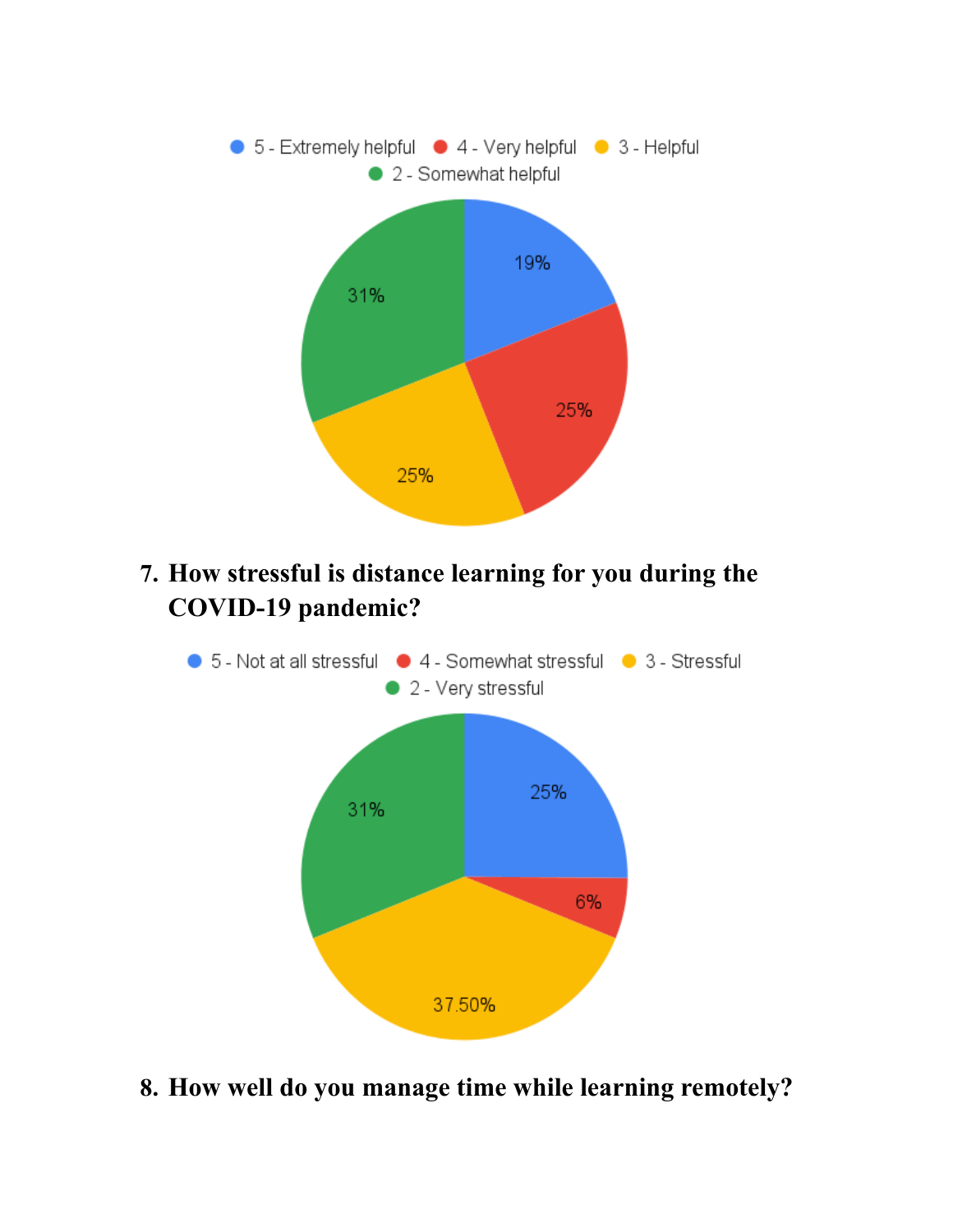

**9. Do you enjoy remote learning?**